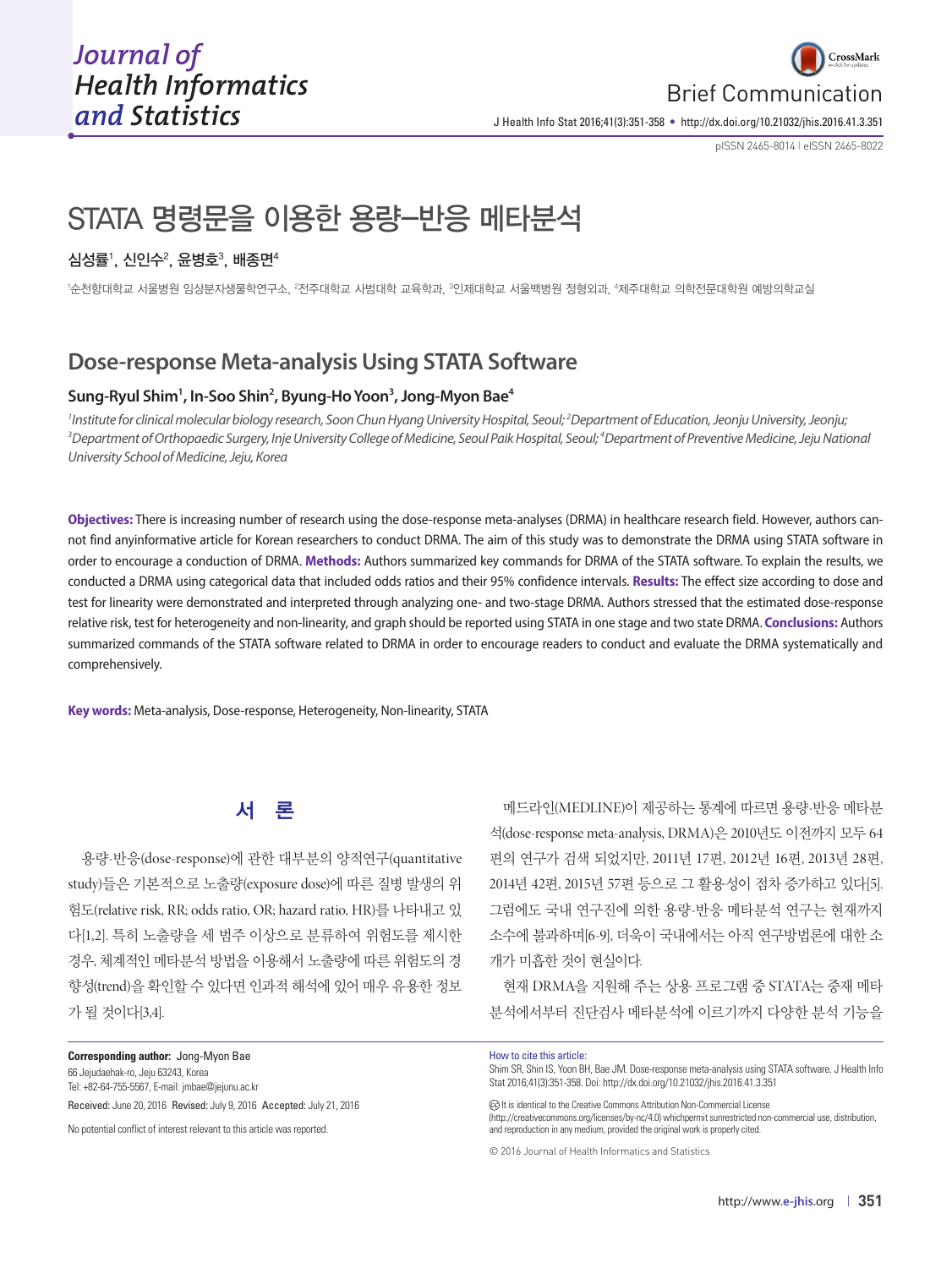제공하여 확장성의 장점을 갖고 있다[10]. 이에, 본 원고는 방법론 단신 의 연속적 소개 목적으로 STATA 프로그램을 이용하여 국내 연구자 들이 DRMA를 올바르게 실행하고 산출한 결과를 타당하게 해석하고, 도출한 추론과정을 정확하게 제시할 수 있는 방법론을 제시하고자 한 다. 따라서 DRMA와 관련한 이론적인 접근을 가능한 최소화하고, 예 제와 실습을 위주로 설명하였다.

# 분석을 위한 준비 과정

체계적 고찰을 수행함에 있어 관련한 문헌 검색 및 선정한 개별 문 헌들의 질 평가(quality assessment)에 대한 개념적인 이해는, 연구 수행 자 상호 간의 협업으로서 수행되는 것으로 Cochrane handbook [11]을 참고하기 바란다. 본 원고에서는 DRMA 수행 사례를 보여주기 위하여 흡연량(pack-years)에 따른 대퇴골두 무혈성 괴사(osteonecrosis of the femoral head) 위험도를 알아내기 위하여 검색 과정으로 4편의 논문[12- 15]을 선정하고, 그 결과를 Table 1로 정리하였다. 각 연구별 참조범주 (reference)를 제외하면 모두 11개의 용량별 범주와 위험도 결과가 있다. DRMA수행을 위한 전반적인 단계는 (1)우선 노출 용량(dosage)을

결정한 다음, (2) 용량별 효과크기(effect size)를 산출하고, (3) 적용할 모 델을 선정한 다음 (4) 효과크기에 따른 이질성(heterogeneity) 확인, 선 형성(linearity) 검정, 그리고 비선형성 관계를 도식화하는 일련의 분석 과정을 거친다. 이중 마지막 단계는 본격적인 DRMA 분석을 수행하 는 것이며, 이를 위하여 앞 세 과정을 거쳐 분석 준비를 하는 것이다.

### 1. 노출용량 결정

DRMA 첫 적용 단계는 노출 용량을 정하는 것이다. 선정된 논문들 간에는 범주 구간이 서로 다르고 단위도 다를 수 있기 때문에, 메타분 석을 수행하는 연구자가 일관된 기준에 따라 용량을 부여해야만 한 다. 통상적부여하는 기준은 다음과 같다[2,16].

첫째, 범주를 앞과 뒤 수치(lower and upper boundary of an category) 로 제시했으면 해당 범주의 중위수(median)을 용량으로 삼는다. 둘째, 가장 작은 용량의 참조범주(reference)에서 앞이 열려 있으면 앞을 0으 로 간주하고 해당 범주의 중위수를 용량을 삼는다. 셋째, 가장 큰 용량 범주에서 뒤가 열려 있으면 바로 앞 범주에서 중위수와 앞 수치 간의 차이값을 마지막 범주의 앞 용량에 더하여 그 범주의 용량으로 삼는다.

이상의 기준을 실제 적용한 것이 Table 1의 dose이다. 이중, Hirota et al. [12]의 용량별 범주는 비흡연자를 참조범주로 하여 10갑년 미만, 10-20갑년, 그리고 20갑년 초과로 제시하였다. 앞서 기준에 따라 용량 범주를 각각 5, 15, 25로 부여하였다. 20갑년 초과 범주의 용량은 10-20 갑년의 중위수가 15이므로, 앞 수치 10갑년과 중위수 15갑년의 차이값 인 5갑년을 해당 범주 앞 용량인 20갑년에 더한 것이다. 다른 3편도 이 와 같은 기준으로 용량을 결정하였다.

#### 2. 용량별 효과 크기 산출

범주형 변수들의 위험도와 95% 신뢰구간(confidence interval, CI)을 활용하여 경향을 추정(trend estimation)하는 DRMA의 표준법은 가중 선형회귀모형(weighted linear regressionmodel)을 적용한다. 이때 독립

| Id             | Study        | Study name     | <b>RR</b> | High Cl | Low CI | <b>SE</b> | logRR | Dose        | Case | n   |
|----------------|--------------|----------------|-----------|---------|--------|-----------|-------|-------------|------|-----|
|                |              | Hirota 1993    | 1.000     |         |        | 0.00      | 0.000 | $\Omega$    | 31   | 127 |
|                |              | Hirota 1993    | 1.600     | 6.30    | 0.40   | 0.70      | 0.470 | 5           | 12   | 41  |
|                |              | Hirota 1993    | 6.600     | 25.70   | 1.70   | 0.69      | 1.887 | 15          | 22   | 54  |
|                | $\mathbf{1}$ | Hirota 1993    | 6.500     | 21.90   | 1.90   | 0.62      | 1.872 | 25          | 51   | 129 |
| $\overline{2}$ |              | Shibata 1996   | 1.000     |         |        | 0.00      | 0.000 | 0           | 9    | 34  |
| 2              |              | Shibata 1996   | 1.270     | 29.60   | 0.06   | 1.58      | 0.239 | 5           | 4    | 17  |
| 2              |              | Shibata 1996   | 3.110     | 21.02   | 0.46   | 0.98      | 1.135 | 15          | 16   | 40  |
| 2              | $\mathbf{1}$ | Shibata 1996   | 2.800     | 21.22   | 0.37   | 1.03      | 1.030 | 25          | 10   | 34  |
| 2              |              | Shibata 1996   | 1.680     | 12.39   | 0.23   | 1.02      | 0.519 | 35          | 25   | 66  |
| 3              |              | Fukushima 2013 | 1.000     |         |        | 0.00      | 0.000 | $\Omega$    | 22   | 139 |
| 3              |              | Fukushima 2013 | 2.901     | 5.48    | 1.54   | 0.33      | 1.065 | 12.5        | 30   | 85  |
| 3              | $\mathbf{1}$ | Fukushima 2013 | 1.837     | 3.67    | 0.92   | 0.35      | 0.608 | 37.5        | 19   | 74  |
| 4              |              | Sakata 2003    | 1.000     |         |        | 0.00      | 0.000 | $\mathbf 0$ | 13   | 51  |
| $\overline{4}$ | 1            | Sakata 2003    | 2.968     | 10.36   | 0.85   | 0.64      | 1.085 | 15          | 16   | 41  |
| 4              |              | Sakata 2003    | 2.971     | 10.89   | 0.81   | 0.66      | 1.089 | 45          | 14   | 37  |

#### **Table 1.** Multiple studies for dose-response meta-analysis

RR, relative risk; CI, confidence interval; SE, standard error.

Sources in reference number of [10-13].

Id is a numeric indicator variable that takes the same value across correlated log relative risks within a study. The variable study must take value 1 for case– control, 2 for incidence-rate, and 3 for cumulative incidence study.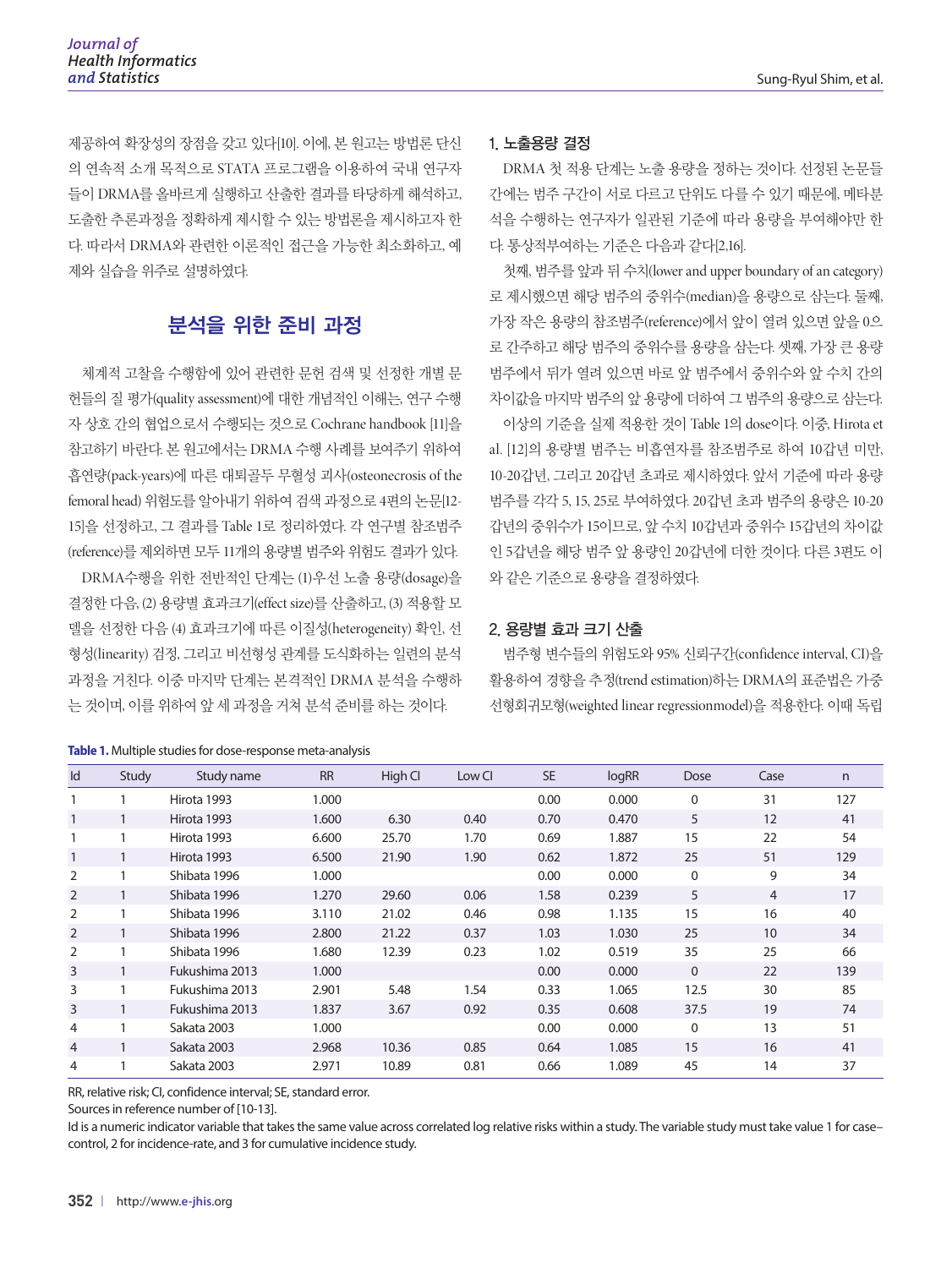변수는 노출량 수준(expose dose level)이며, 종속변수는 효과 크기로 서 로그변환된 위험도(logRR)이다. 가중치는 표본수와 관련이 있는 logRR의 역변량(inverse variance of the logRR)을 사용한다[17].

Table 1처럼 연구 대상 문헌들에서 위험도(RR/OR/HR, 이하 RR)과 95% CI를 제시하고 있다면 이를 활용하여 logRR과 표준오차(standard error, SE)를 계산한다. 위험도를 로그 변환을 시키는 이유는 분포에 대 한 가정, 정규성이나 대칭성 가정을 위한 것이다[18]. logRR의 표준오 차는 위험도의 95% CI를 알고 있다면, 상한값과 하한값의 로그값의 차이를 3.92로 나누어 산출한다.

#### 3. 적용할 DRMA 분석 모델 선정

앞의 두 준비 과정을 통해 용량을 부여하고 각 용량 범주별 효과크 기를 산출하였다면, 그 다음 과정은 선형성(linear trend) 여부에 따라 적용할 모형을 선정하는 것이다.

DRMA 개발에 있어 여러 가지 통계 모형들이 개발되었다. 1992년 Greenland and Longnecker [1]는 참조범주와 각 노출량 범주별(exposure dose level) 위험도의 상관성(correlation)을 일반화 최소제곱모형 (generalized least-squares regression)을 활용하여 선형성을 추정하는 방법을 제시하였다. 1993년 Berlin [19]은 용량-반응 관계를 알아볼 다 중연구 분석을 위해 변량효과 회귀모형(random effect regression)을 적 용한 Two-stage method를 제시하였다. 부연하자면, 개별연구 각각의 회귀계수를 구한다음 개별회귀계수들의 가중평균을 산출해서 전체 계수를 추정하는 두 단계를 거치는 것이다. 하지만 이 방법들은 선형

성을 가정하였을 때는 적용가능 하지만 비선형(non-linear) 관계에서 는 적합하지 않았다.

그런데, DRMA는 통상 노출량과 반응관계를 구간별로 제시하는데 이는 용량-반응관계의 선형성 가정을 충족하지 못하는 것을 염두에 둔 것이다[20]. 이에 따라, Liu et al. [21]은 비선형성 관계에서 잘 수렴하 도록 quadratic random effect모형을 적용하는 방법을 제시하였다. 이 를 Orsini et al. [17]가 유동적 비선형 모형(flexible nonlinear)에 따른 restricted cubic spline법을 적용하여 구간별 비선형성을 통계적으로 검 정하고 이를 그래프로 명확히 보여주었으며, 이것이 현재의 표준화된 DRMA 모형이다. 따라서 모델 선정은 선형성을 가정하느냐, 비선형성 을 가정하느냐에 따라 분석 과정이 결정된다. 다음은 이들을 수행하 는 일련의 과정을 설명토록 하겠다.

## 메타분석 수행 과정

#### 1. 선형성을 가정한 모형 선정시

여러 개 논문에 있어 선형성을 가정한 DRMA 수행은 Two-stage method를 실시한다[19]. 이는 (1) 개별연구 각각의 선형 회귀계수를 구 한 다음, 이들의 가중평균을 산출해서 전체 회귀계수를 추정한다. (2) 그리고 모형적합도(goodness of fit)를 고려하여 이질성 정도를 파악한 다. (3) 다음으로 선형성 확인을 위한 추가적인 검정이 필요하다. 이를 위해 restricted cubic spline으로 구간을 세분화하여 각 구간별 선형성 검정을 수행하고, 시각적 이해를 위해 그래프를 작성한다.

| <b>Issues</b>                           | Examples of the related commands                                                                                                                         |  |  |  |  |  |  |
|-----------------------------------------|----------------------------------------------------------------------------------------------------------------------------------------------------------|--|--|--|--|--|--|
| Estimation of coefficient for each dose | glst logrr dose, se(se) cov(n case) pfirst(id study) ts(f)                                                                                               |  |  |  |  |  |  |
| Prediction logRR for each dose          | predictnl lrr_lin = _b[dose]*dose                                                                                                                        |  |  |  |  |  |  |
| Exponentiation to the RR                | gen $rr$ lin = $exp(lrr$ lin)                                                                                                                            |  |  |  |  |  |  |
| Set dose level (5, 35, 65, 95%)         | pctile dose, percentile (5 35 65 95)                                                                                                                     |  |  |  |  |  |  |
| Showing the knots of dose level         | ret list                                                                                                                                                 |  |  |  |  |  |  |
| Restricted cubic spline                 | mkspline doses = dose, knots(` = $r(r1)'$ = $r(r2)'$ = $r(r3)'$ = $r(r4)'$ ) cubic displayknots                                                          |  |  |  |  |  |  |
| Estimation coefficient for each dose    | glst logr doses*, se(se) cov(n case) pfirst(id study)                                                                                                    |  |  |  |  |  |  |
| Non-linearity test                      | testparm doses2 doses3                                                                                                                                   |  |  |  |  |  |  |
| Prediction logRR for each dose          | predictnl logrrwithref = _b[doses1]*doses1 + _b[doses2]*doses2 + _b[doses3]*doses3, ci(lo hi)                                                            |  |  |  |  |  |  |
| Exponentiation to the RR                | gen rrwithref = exp(logrrwithref)                                                                                                                        |  |  |  |  |  |  |
| Exponentiation to the 95% CI (low)      | gen Ibwithref = $exp($ lo $)$                                                                                                                            |  |  |  |  |  |  |
| Exponentiation to the 95% CI (high)     | gen ubwithref = $exp(hi)$                                                                                                                                |  |  |  |  |  |  |
| Estimation RR using two-stage           | glst logrr dose, se(se) cov(n case) pfirst(id study) ts(f) eform                                                                                         |  |  |  |  |  |  |
| Graph                                   | twoway (line Ibwithref ubwithref rrwithref dose, sort lp(longdash longdash l) Ic(black black black))<br>(line rr_lin_dose, sort lp(shortdash) lc(black)) |  |  |  |  |  |  |
| Estimation of the RR for each article   | glst logr dose, se(se) cov(n case) cc                                                                                                                    |  |  |  |  |  |  |

RR, relative risk; CI, confidence interval; se, standard error; cov, covariance; cc, case control study; ir, incident rate or cohort study; pfirst, pool-first method for multiple studies; ts(f), two-stage method using fixed effects model for multiple studies.

#### **Table 2.** Related commands on the STATA for dose-response meta-analysis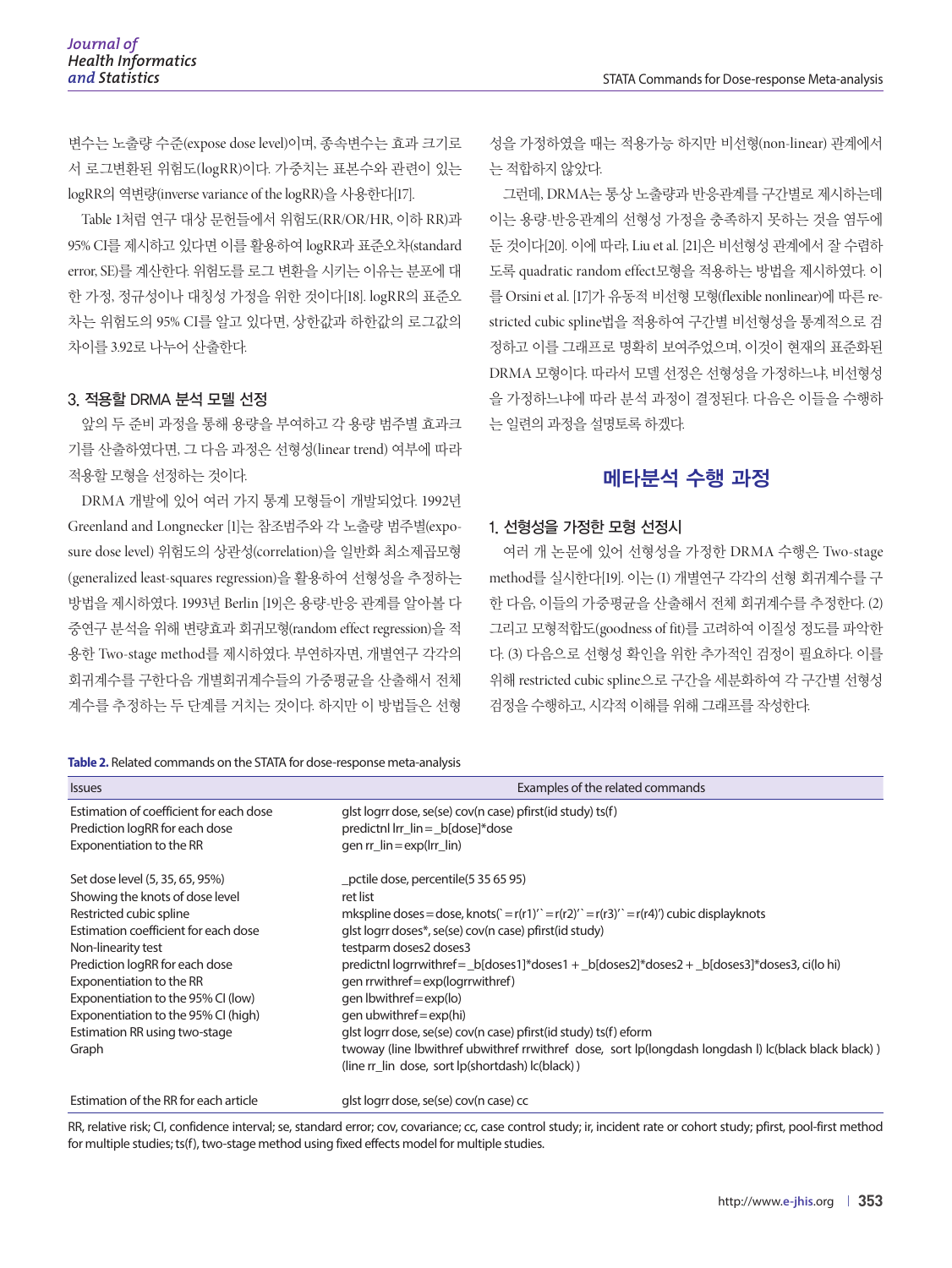이상의 DRMA 분석을 위해 STATA에서는 glst (generalized least squares for trend estimation)를 포함한 다양한 명령어를 제공하고 있다 [2]. Table 2는 메타분석을 위한 STATA 명령어를 표로 정리한 것이다.

선형성을 가정한 Two-stage method를 적용하기 위한 STATA 명령어 는 < glst logrr dose, se(se) cov(n case) pfirst(id study) ts(f) >이다. 명령문 에서 glst 다음에 logRR과 용량변수를 순서대로 넣어야 한다. 쉼표 뒤 로는 옵션들이 위치하는데 se(se)는 표준오차이며, cov(n case)는 공변 량으로 괄호 안에 전체 표본수(n)와 사건발생수(case)를 입력한다. pfirst(pool-first method) 명령어는 first stage로 개별 연구별로 회귀계수 를 산정하라는 옵션이다. 이때 주의할 점은 id는 개별연구를 식별하는 고유 번호를 나타내는 것으로, Table 1의 'id'처럼 반드시 숫자로 입력 한다(eg. Hirota 1993, '1'; Shibata 1996, '2'). 그리고 study는 연구설계 (study design) 종류를 나타내는 것으로 환자-대조군 연구는 '1', 발생밀 도(incidence-density) 코호트 연구는 '2', 그리고 누적발생(cumulative incidence) 코호트 연구는 '3' 숫자를 입력하도록 사전에 정해 놓았다. Table 1의 4편 모두 환자-대조군 연구라서 '1'로 기록되었다. ts는 two stage를 나타내며, ts(f)는 second stage에서 fixed effects 모형을 사용하 라는 의미이다. 만약 이질성을 고려한다면 ts(r), 즉 random effects 모형 을 옵션으로 사용한다.

Figure 1은 Table 1의 자료에 상기 명령어를 수행하여 얻은 결과이다. DRMA에서 이질성은 개별 연구들 간의 기울기(회귀계수)의 차이가 없 다는 것을 귀무가설로 설정하며, 만약 이를 기각한다면(*p* < 0.05) 연구 들 간의 이질성이 있다고 해석한다. 여기서는 이질성 여부를 나타내는 goodness of fit의 *p*-value가 0.1161로서 이질성이 없다고 해석할 수 있다. 따라서 fixed effect model을 선택하여 선형성을 가정한 전체 회귀계수 는 0.0198이다(*p* = 0.005). 앞선 명령문의 마지막에 eform 옵션을 추가하 면 지수화 변환을 한 결과 1.02 (= EXP(0.0198))를 얻어낼 수 있다. 이는 1갑년 증가에 따라 위험도가 2.0% 증가한다는 뜻이다. 만약 10갑년에 해당하는 위험도를 알고 싶다면, 앞서 얻어낸 회귀계수에 용량 10을 곱하여 옵션에 지수변환(eform)을 실시한 값이 1.22 (= exp(10\*0.0193)) 이다. 이에 따라 10갑년 증가할 때 위험도는 1.22배 증가한다고 해석한



**Figure 1.** Results of dose-response meta-analysis for multiple studies in Table 1. **Figure 2.** An example of the restricted cubic spline.

다. 10갑년의 용량에 대한 위험도와 이의 95% CI를 구하는 명령어는 < incom dose\*10, eform >이다. Lincom (linear combinations of estimators)은 STATA에서 회귀계수를 지수변환하는 명령어이다.

선형성을 가정하고 분석하였지만, 비선형성을 가정할 경우 얼마나 차이가 있느냐를 살펴볼 필요가 있겠다. 추후 비선형성을 가정한 위험 도와 비교를 하기 위해서는 Two-stage method로 산출된 회귀계수를 각 용량변수별로 곱하여 logRR을 계산한다. 명령어는 < predictnl lrr\_ lin = \_b[dose]\*dose >이며 아래에서 해당 수식으로 나타내었다.

#### ln  $(RR_{ij}) = \beta X_{ij} + \varepsilon_{ij}$

ln ( $RR_{ij}$ ) for non-referent  $RR$ ,  $X_0$  is reference category ( $RR=1$ ,  $InRR=$ 0). β = regression coefficient from glst (generalized least squares for trend estimation).  $i = study$ ;  $j = dose$  level.

선형성을 가정한 용량별 위험도를 구하였다면 이를 지수변환하여 새 변수로 만드는 명령어는 < gen rr\_lin = exp(lrr\_lin) >이다. 상기 명령 어를 실행하면 데이터 열람창에서 lrr\_lin과 rr\_lin의 새 변수가 추가된 것을 확인할 수 있다.

#### 2. 비선형성을 가정한 모형 선정시

용량-반응에 대한 위험도가 선형적인 관계를 보이지 않는다고 판단 되면 선형성 검정을 실시하는데, 이를 위해서는 용량 범주를 세분화하 여 범주별 용량-반응에 대한 위험도를 확인해 보아야 한다. 이때 고려 해야 할 것은 개별 연구들의 용량이 동일하지 않다는 점과, 만약 용량-반응에 대한 위험도가 비선형적 관계라면 용량범주의 구간 설정에 문 제가 생길 수 있다는 점이다. 따라서 비선형성 관계에서 용량범주 설정 에 있어 최적의 접근은 restricted cubic spline을 사용하여 구간을 세분 화하는 것이다[22,23].

비선형성을 가정한 분석의 첫 번째 수행 과정으로 용량범주를 세분 화한 다음, 해당 구간별 실제 용량을 배정하기 위하여 < \_pctile dose, percentile(5 35 65 95) > 명령어를 실행한다. 이는 용량을 5, 35, 65, 95 percentile을 구간화시킬 지점(knot)으로 세분하여 프로그램 메모리에 임시 저장시키라는 뜻이다(Figure 2). 만약 메모리에 저장된 구간별 실 제 용량값을 확인하려면 < ret list > 명령어를 실행하면 되고, 앞서 4개

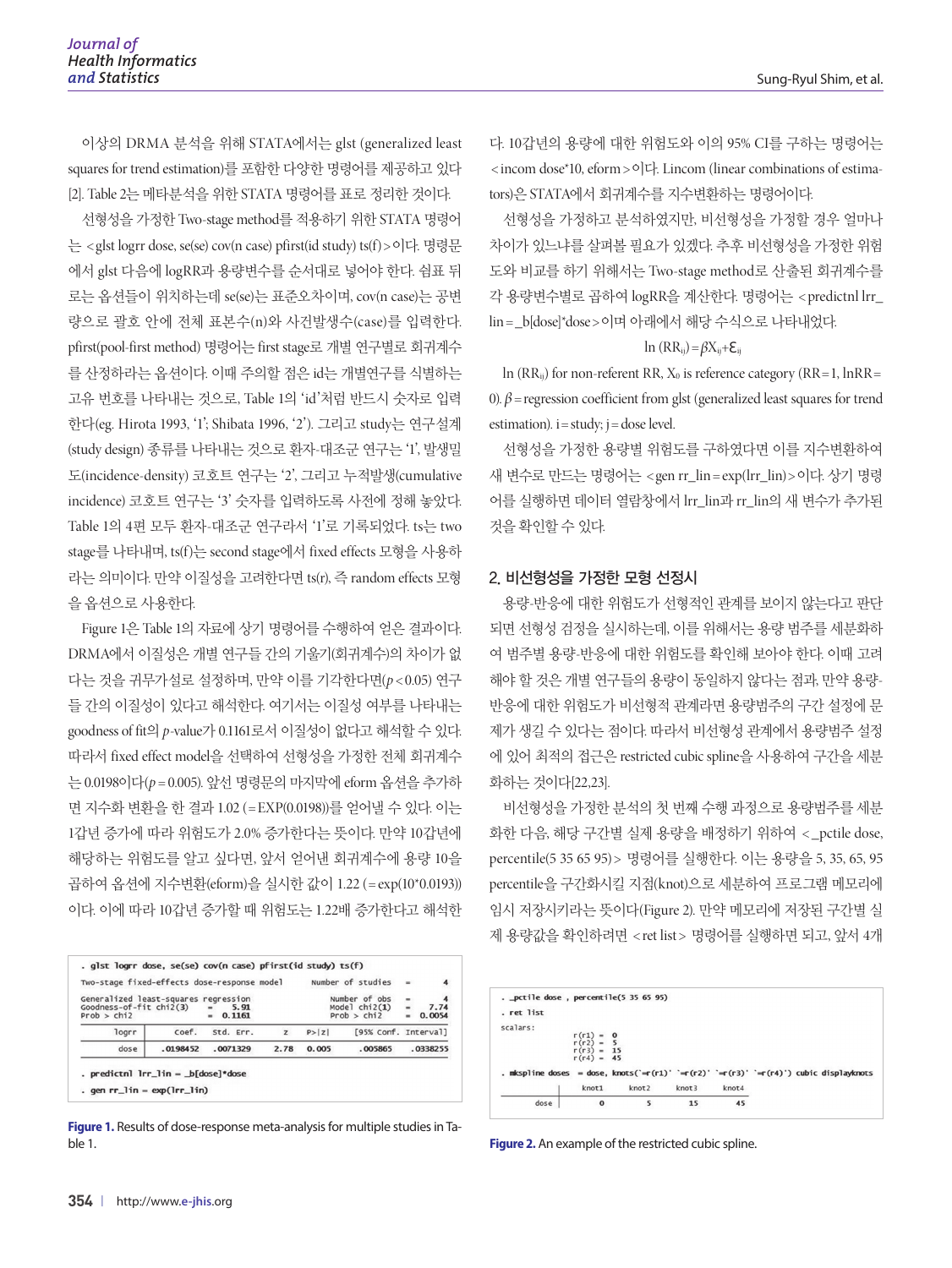구간별 knot r(r1), r(r2), r(r3), r(r4)에 해당하는 실제 용량을 0, 5, 15, 45임 을 확인할 수 있다(Figure 2). 이렇게 용량을 세분화한 다음, STATA가 제공하는 restricted cubic spline 을 수행하기 위하여 < mkspline  $doses = dose, knots('=r(r1)' = r(r2)' = r(r3)' = r(r4)') cubic display$ 란 명령어를 실행한다. Mkspline (linear and restricted cubic spline construction)과 cubic 옵션에 따라, 설정한 용량 구간별로 restricted cubic spline 실시하여서 knots (용량구간 설정값, 여기서는 4) 수에서 하나 작 은 수의 구간인 (doses1, doses2, doses3) 만들어 진다.

두 번째 수행 과정으로 각 연구별로 정해놓은 용량 구간별 회귀계 수를 산출하고, 비선형성 여부를 확인한다. 이를 위한 명령어는 < glst logrr doses\*, se(se) cov(n case) pfirst(id study) >이다. 상기 명령어는 restricted cubic spline으로 생성되는 각 용량 구간별 회귀계수를 산출한 것이다. 선형을 가정한 DRMA와 다른 것은 ts(f) 옵션이 빠져있다는 점 이다. 그 결과 회귀계수가 doses1은 0.123, doses2는 -0.575, 그리고 doses3은 0.679임을 알 수 있다(Figure 3). 산출한 세 구간별 회귀계수가 선 형성을 갖는가를 알아보기 위하여 < testparm doses2 doses3> 명령어 를 수행한다. Testparm은 STATA에서 선형성 여부를 Wald test로 검정 하는 명령어이다. Restricted cubic spline의 특성상 doses1 구간은 original dose의 값이므로 제외하며, 선형성 관계를 검정하기 위하여 doses2 와 doses3의 joint 기울기가 선형성이라는 귀무가설을 검정하는 것이다 (H0: β1=β<sup>2</sup> = 0). *p*-value가 0.05보다 크면 귀무가설을 받아들여 선형성 이 있다고 판단하며, 0.05 이하이면 비선형성으로 해석한다[22]. Figure 4의 testparm chi-square*p*-value가 0.0003으로 귀무가설을 기각하여 본 연구는 흡연량이 증가에 따른 대퇴골두 무혈성괴사 위험도는 비선형 관계가 있음을 알 수 있다.

| Generalized least-squares regression<br>$Goodness-off-fit chi2(8)$<br>Prob > chi2 |                                    | 4.08<br>$=$<br>0.8500<br>m.      |                         |                         | Number of obs<br>Model $chi2(3)$<br>Prob > chi2 | $=$<br>$=$<br>$\equiv$ | 11<br>23.87<br>0.0000 |
|-----------------------------------------------------------------------------------|------------------------------------|----------------------------------|-------------------------|-------------------------|-------------------------------------------------|------------------------|-----------------------|
| logrr                                                                             | coef.                              | Std. Err.                        | z                       | P >  Z                  | [95% Conf. Interval]                            |                        |                       |
| doses1<br>doses2<br>dosses3                                                       | .123011<br>$-.5751078$<br>.6790125 | .0770975<br>1.273864<br>2.078637 | 1.60<br>$-0.45$<br>0.33 | 0.111<br>0.652<br>0.744 | $-.0280973$<br>$-3.071835$<br>$-3.395041$       |                        | .2741194              |
| $dosses2 = 0$<br>1)                                                               | . testparm doses2 doses3           |                                  |                         |                         |                                                 |                        | 1.92162<br>4.753066   |

|  | Table 3. Overall statistics for dose-response meta-analysis |
|--|-------------------------------------------------------------|
|--|-------------------------------------------------------------|

세 번째 수행 과정으로 비선형을 가정한 logRR과 95% CI를 산출하 기 위하여 <predictnl logrrwithref = \_b[doses1]\*doses1+\_b[doses2]\* doses2+\_b[doses3]\*doses3, ci(lo hi)>란 명령어를 입력한다. 상기 명령어 는 첫 번째 수행 과정에서 restricted cubic spline으로 부여한 구간별 용 량과 두 번째 수행 과정에서 산출한 구간별 회귀계수를 곱하여 합산 한 다음, 비선형성을 가정한 logRR과 95% CI를 추정하라는 의미이며 아래에서 수식으로 나타내었다.

#### ln (RR<sub>ij</sub>) = β<sub>1</sub>X<sub>1ij</sub> + β<sub>2</sub>X<sub>2ij</sub> + β<sub>3</sub>X<sub>3ij</sub> + **ξ**<sub>ij</sub>

 $\ln$  (RR<sub>ij</sub>) for non-referent RR,  $X_0$  is reference category (RR = 1,  $\ln RR = 0$ ).  $\beta$  = regression coefficient from glst(generalized least squares for trend estimation). i = study; j = dose level.If knots is 4, regression coefficient  $(\beta_1, \beta_2, \beta_3)$  $\beta_3$ ) and dose group (X<sub>1</sub>, X<sub>2</sub>, X<sub>3</sub>) be created using restricted cubic spline

비선형성을 가정한 용량별 위험도를 구하였다면 이를 지수변환하 여 새로운 변수로 만드는 명령어는 < gen rrwithref= exp(logrrwithref)> 이다. 만약 95% CI의 하한값과 상한값에 대한 지수변환을 하려면 < gen lbwithref = exp(lo) > < gen ubwithref = exp(hi) >란 명령어를 각각 실행한다.

#### 3. 두 모형 간의 비교를 위한 그래프 작성

선형성을 가정하여 도출한 결과(Figure 1)와 비선형성을 가정하여 도출한 결과(Table 3)를 상호 비교하기 위하여 하나의 그래프로 제시하



**Figure 4.** Dose-response relations between linearity and non-linearity model.

|                          |               |     | 95% CI |             |        |                                          |  |
|--------------------------|---------------|-----|--------|-------------|--------|------------------------------------------|--|
| Method                   | Relative risk | Low | High   | p for trend |        | p for nonlinearity $p$ for heterogeneity |  |
| Greenland and longnecker | 1.02          | .01 | l.O3   | 0.005       | 0.0003 | 0.1161                                   |  |
|                          |               |     |        |             |        |                                          |  |

CI, confidence interval.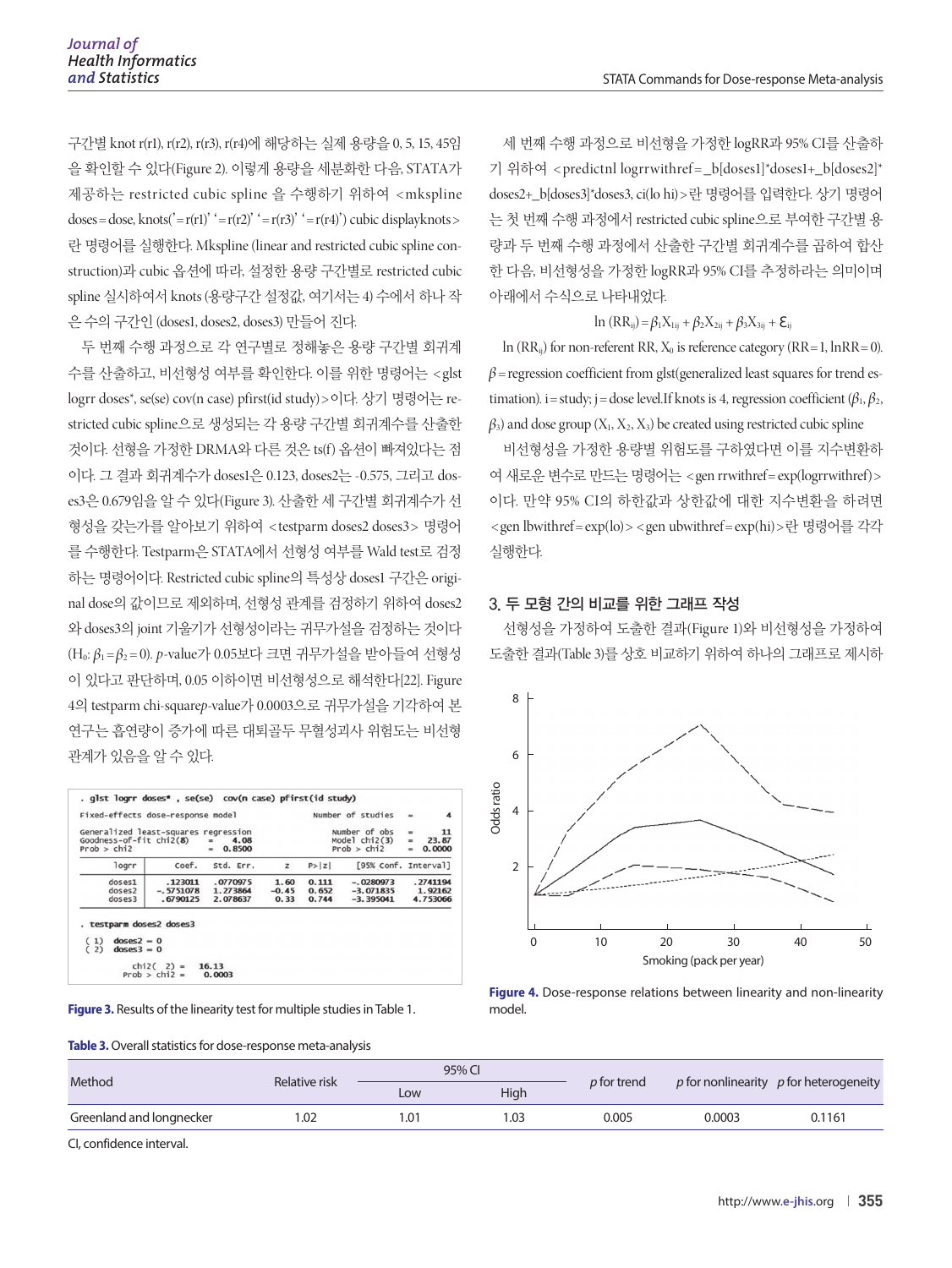기를 권한다. STATA에서는 two-way 명령어를 사용하여 비선형관계를 도식화 할 수 있다. Figure 4를 작성한 명령어는 < twoway (line lbwithref ubwithref rrwithref dose, sort lp(longdash longdash l) lc(black black black)) (line rr\_lin dose, sort lp(shortdash) lc(black))>이다.

앞의 괄호는 비선형성을 가정한 위험도 그래프를 작성하라는 의미 이며, 뒤의 괄호는 선형성을 가정한 위험도 그래프를 나타내라는 것이 다. Figure 1을 설명하면서 산출한 rr\_lin 변수를 활용함을 확인하기 바 란다. Figure 4에 가는 점선의 선형성 가정 분석과 실선의 비선형성 가 정분석을 나타내었다(굵은 점선은 비선형성의 95% CI). 25갑년을 전후 로 위험도가 증가에서 감소하는 경향을 보인다는 점에서 비선형으로 해석하는 것이 타당하겠다. 이는 선형성 검정에서의 *p*-value 값이 0.0003으로 비선형성임을 지지한다(Figure 3, Table 3).

#### 4. 요약효과크기 산출과 숲그림

일반적으로 메타분석은 효과크기를 숲그림으로 제시하는데 단일 연구 내에서 용량별 위험도가 여러 개 있다면 단일 연구 내에서 특정 용량으로 설정한 위험도를 계산한 후 이들을 종합하여 메타분석 한다 면 특정용량에 대한 위험도의 효과크기를 계산할 수 있다.

Table 1의 4편의 논문 각각에 있어 요약 효과크기를 산출하기 위해 서는 우선 용량의 단위(여기서는 1갑년)를 동일하게 설정한 다음, < glst logrr dose, se(se) cov(n case) cceform > 명령어로 각 논문별로 위험도와 표준오차를 각각 구하고, 그 결과를 이용하여 메타분석을 실시하여 숲그림을 작성한다. 이때 논문 각각의 위험도를 구하기 위해서는 STA-TA 데이터 열람창에서 해당 연구만을 남겨둔 상태에서 실행하여야 한다. 상기 명령어로 개별 연구의 1갑년에 해당하는 위험도는 1.08 (Hirota 1993), 1.01 (Shibata 1996), 1.01 (Fukushima 2013), 1.02 (Sakata 2003) 이었다. 옵션에서 연구설계를 지정하는 것으로 cc는 환자-대조군을, ir 은 발생밀도 코호트 연구를 의미한다.



**Figure 5.** A forest plot of 1 pack-year on multiple studies. Sources from Table 1.

Figure 5에서 4편의 논문 각각에서 1갑년에 해당하는 위험도를 종합 한 요약효과크기는 1.02 (95%CI, 1.01-1.03)이었고 I'는 42%를 나타내었 다. 요약효과크기는 선형성을 가정한 여러 연구들의 two-stage DRMA 분석에서 1갑년에 해당하는 위험도와 동일하다.

# 토 론

4편의 논문에 대한 DRMA를 수행하는 과정을 선형성과 비선형성 을 가정함에 따라 구분하여 분석 과정을 설명하였다. 그런데, 독자들 에게 다음 두 가지 점을 강조하고자 한다.

첫째, 분석결과의 확장성이다. Two-stage DRMA로 구한 결과는 용 량 증감에 따른 위험도를 의미하므로, 연구자의 필요에 따라 달리한 용량에 대하여 추가로 산출할 수 있다. 예를 들어 20갑년에 해당하는 위험도를 계산하고자 한다면, Figure 2처럼 회귀계수(0.01984524)를 알 고 있기 때문에 회귀계수와 용량을 곱하여 위험도는 1.487 (= EXP (0.01984524\*20))을 쉽게 산출할 수 있기 때문이다. 다시 말해서, 메타 분석 수행 과정 마지막에서 요약효과크기와 숲그림으로 보여준 특정 용량에 대한 위험도 산출 후 메타분석을 실시한 일련의 과정을 twostag DRMA를 통해서 한번에 수행할 수 있다는 것이다.

둘째, 다중 연구의 DRMA 분석을 할 경우에는 선형과 비선형의 가 정을 모두 염두에 두고 분석을 시행하기를 권한다. 보건의료에 있어 비 선형 관련성이 의심될 경우 새로운 가설을 설정하고 재해석을 할 기회 를 가질 수 있다는 점에서 더욱 권하는 것이다. 그 예로 Figure 4에서 25갑년을 기준으로 증가 방향이 달라진다는 점은, 새로운 해석을 하기 위한 추가 연구의 필요성을 제시하고 있기 때문이다.

본 원고는 통계학을 전공하지 않은 일반 연구자들도 DMRMA를 수 행할 수 있도록, 관련 통계학의 이론적 접근은 최소화하면서 분석 과 정별로 수행하는 STATA의 명령문을 설명하는데 집중하였다. 이를 통 하여 국내에서도 DRMA 수행한 연구들이 많이 발표되기를 바란다. 덧붙인다면, STATA를 활용한 중재메타분석(intervention meta-analysis)[10]과 진단검사 정확도에 관한 메타분석(meta-analysis of diagnostic test accuracy) [24]에 관한 방법론에 관련한 논문들도 적극 활용하기를 바란다.

또한 통계학 전공자들이 수리적이고 이론적인 해결책을 찾는 데 일 차적인 연구목적과 방향을 두면서, 일반 연구자들 혹은 대학원생들을 대상으로 하는 적용 방법에 대한 교육이나, 적용방법상의 애로사항에 대한 컨설팅을 통해, 관련 분야 임상 전문가들의 통계적 소양을 배양 하고 가독성 있는 접근 기회를 제공하는 데 기여할 것으로 본다. 통계 학자들이 이론적이고 수리적으로 의미있는 기법을 개발하였다 하여 도, 수요자인 applied researcher에 대한 가독성이 없어 활용가능성이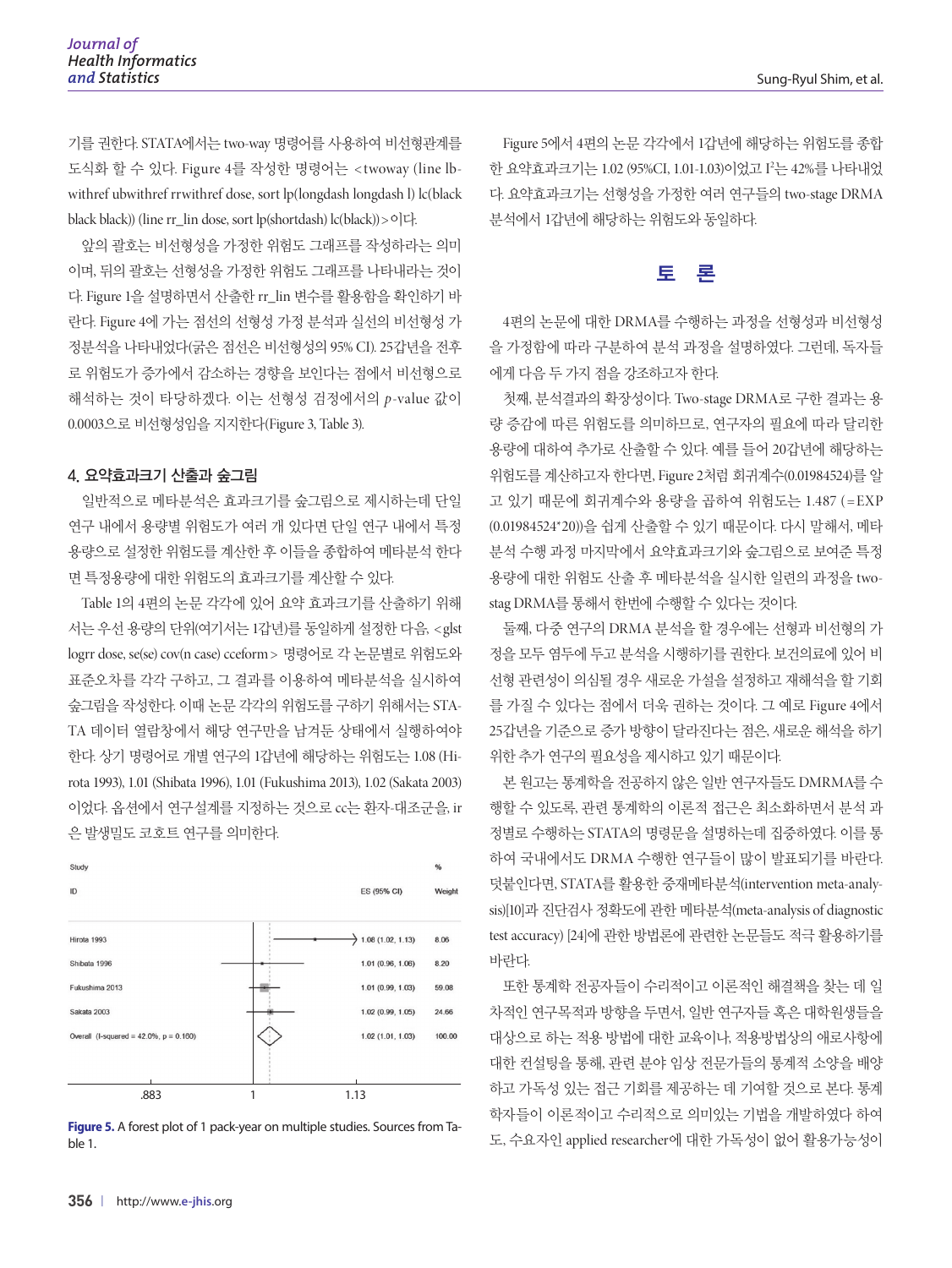낮다면 그 의미가 반감될 것이기 때문이다. 따라서, 본 원고는 학문분 야별 접근법 및 가독성의 차이에 의한 간극을 메워주는 역할을 할 것 으로 기대한다. 향후에도 독자의 요구를 반영한 방법론적 논의는 연구 적용의 측면뿐만 아니라, 실제적인 방법론적 발전 및 프로그램 개발 및 적용 가능성 향상의 토대가 될 것이다.

# 감사의 글

본 원고는 메타분석연구회(신인수 회장) 연구활동의 결과물임을 밝 힙니다.

## **REFERENCES**

- 1. Greenland S, Longnecker MP. Methods for trend estimation from summarized dose-response data, with applications to meta-analysis. Am J Epidemiol 1992;135(11):1301-1309.
- 2. Orsini N, Bellocco R, Greenland S. Generalized least squares for trend estimation of summarized dose–response data. Stata J 2006;6(1):40-57.
- 3. Harder T, Bergmann R, Kallischnigg G, Plagemann A. Duration of breastfeeding and risk of overweight: a meta-analysis. Am J Epidemiol 2005;162:397-403.
- 4. Quigley MA. Re: "Duration of breastfeeding and risk of overweight: a meta-analysis". Am J Epidemiol 2006;163:870-872.
- 5. National Center for Biotechnology Information, U.S. National Library of Medicine. Search "dose response" [ti] AND "Meta-Analysis" [Publication Type] Filters: Publication date from each year/01/01 to each year/12/31]. Available at http://www.ncbi.nim.nih.gov/pubmed [accessed December 29, 2015].
- 6. Ju SY, Jeong HS, Kim DH. Blood vitamin D status and metabolic syndrome in the general adult population: a dose-response meta-analysis. J Clin Endocrinol Metab 2014;99(3):1053-1063.
- 7. Ju SY, Choi WS, Ock SM, Kim CM, Kim DH. Dietary magnesium intake and metabolic syndrome in the adult population: dose-response meta-analysis and meta-regression. Nutrients 2014;6(12):6005-6019.
- 8. Lee DR, Lee J, Rota M, Lee J, Ahn HS, Park SM, et al. Coffee consumption and risk of fractures: a systematic review and dose-response meta-analysis. Bone 2014;63:20-28.
- 9. Lim JE, Park SH, Jee SH, Park H. Body concentrations of persistent organic pollutants and prostate cancer: a meta-analysis. Environ Sci Pollut Res Int 2015;22:11275-11284.
- 10. Shim SR, Shin IS, Bae JM. Intervention meta-analysis using STATA software. J Health Info Stat 2016;41(1):123-134 (Korean).
- 11. Higgins JPT, Green S, editors Cochrane handbook for systematic reviews of interventions. Version 5.1.0:6.4.1. 2011. The Cochrane Collaboration; Available: http://www.cochrane-handbook.org.
- 12. Hirota Y, Hirohata T, Fukuda K, Mori M, Yanagawa H, Ohno Y, et al. Association of alcohol intake, cigarette smoking, and occupational status with the risk of idiopathic osteonecrosis of the femoral head. Am J Epidemiol 1993;137(5):530-538.
- 13. Shibata A, Fukuda K, Inoue A, Higuchi F, Miyake H, Nishi M, et al. Flushing pattern and idiopathic avascular necrosis of the femoral head. J Epidemiol 1996;6(1):37-43.
- 14. Fukushima W, Yamamoto T, Takahashi S, Sakaguchi M, Kubo T, Iwamoto Y, Hirota Y, et al. The effect of alcohol intake and the use of oral corticosteroids on the risk of idiopathic osteonecrosis of the femoral head: a case-control study in Japan. Bone Joint J 2013;95-B(3):320- 325.
- 15. SakataR. A case-control study of association between life-style, alcohol dehydrogenase 2 and aldehyde dehydrogenase 2 genotype and idiopathic osteonecrosis of the femoral head. Kurume Med J 2003;50(3- 4):121-130.
- 16. Zhou Y, Zhuang W, Hu W, Liu GJ, Wu TX, Wu XT. Consumption of large amounts of allium vegetables reduces risk for gastric cancer in a meta-analysis. Gastroenterology 2011;141;80-89.
- 17. Orsini N, Li R, Wolk A, Khudyakov P, Spiegelman D. Meta-analysis for linear and nonlinear dose-response relations: examples, an evaluation of approximations, and software. Am J Epidemiol 2012;175(1):66- 73.
- 18. BorenseinM, Hedges LV, Higgins JPT, Rothstein HR. Introduction to Meta-Analysis. West Sussex, United Kingdom: John Wiley & Sons Ltd.; 2009, p. 33-39.
- 19. Berlin JA, Longnecker MP, Greenland S. Meta-analysis of epidemiologic dose-response data. Epidemiology 1993;4(3):218-228.
- 20. Greenland S. Avoiding power loss associated with categorization and ordinal scores in dose-response and trend analysis. Epidemiology 1995;6(4):450-454.
- 21. Liu Q, Cook NR, Bergstrom A, et al. A two-stage hierarchical regression model for meta-analysis of epidemiologic nonlinear dose-response data. Comput Stat Data Anal 2009;53(12):4157-4167.
- 22. Orsini N, Greenland S. A procedure to tabulate and plot results after